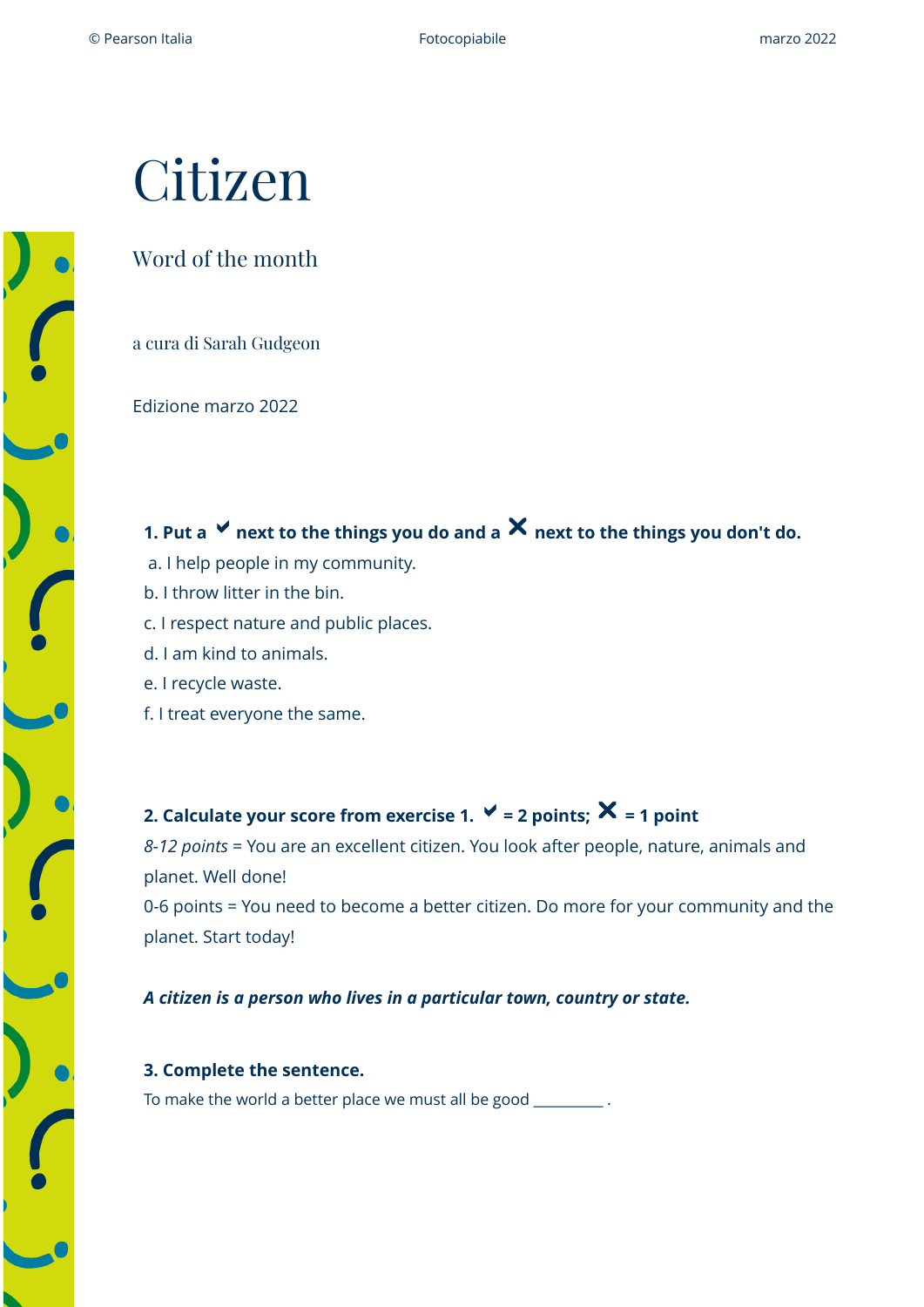

| 4. Write a class pact. Complete and sign the pact with the sentences from |  |
|---------------------------------------------------------------------------|--|
| exercise 1.                                                               |  |
|                                                                           |  |

## Citizen Pact

We, the students of class \_\_\_\_\_\_\_ want to be good citizens. We promise to \_\_\_\_\_\_\_\_\_\_\_\_\_\_\_\_\_\_\_\_\_\_\_\_\_\_\_\_\_\_\_\_\_\_\_\_\_\_

\_\_\_\_\_\_\_\_\_\_\_\_\_\_\_\_\_\_\_\_\_\_\_\_\_\_\_\_\_\_\_\_\_\_\_\_\_\_\_\_\_\_\_\_\_\_\_\_\_\_\_

\_\_\_\_\_\_\_\_\_\_\_\_\_\_\_\_\_\_\_\_\_\_\_\_\_\_\_\_\_\_\_\_\_\_\_\_\_\_\_\_\_\_\_\_\_\_\_\_\_\_\_

\_\_\_\_\_\_\_\_\_\_\_\_\_\_\_\_\_\_\_\_\_\_\_\_\_\_\_\_\_\_\_\_\_\_\_\_\_\_\_\_\_\_\_\_\_\_\_\_\_\_\_

\_\_\_\_\_\_\_\_\_\_\_\_\_\_\_\_\_\_\_\_\_\_\_\_\_\_\_\_\_\_\_\_\_\_\_\_\_\_\_\_\_\_\_\_\_\_\_\_\_\_\_

\_\_\_\_\_\_\_\_\_\_\_\_\_\_\_\_\_\_\_\_\_\_\_\_\_\_\_\_\_\_\_\_\_\_\_\_\_\_\_\_\_\_\_\_\_\_\_\_\_\_\_

Date: \_\_\_\_\_\_\_\_ Signed:

**5. Put the pact on your classroom wall.**